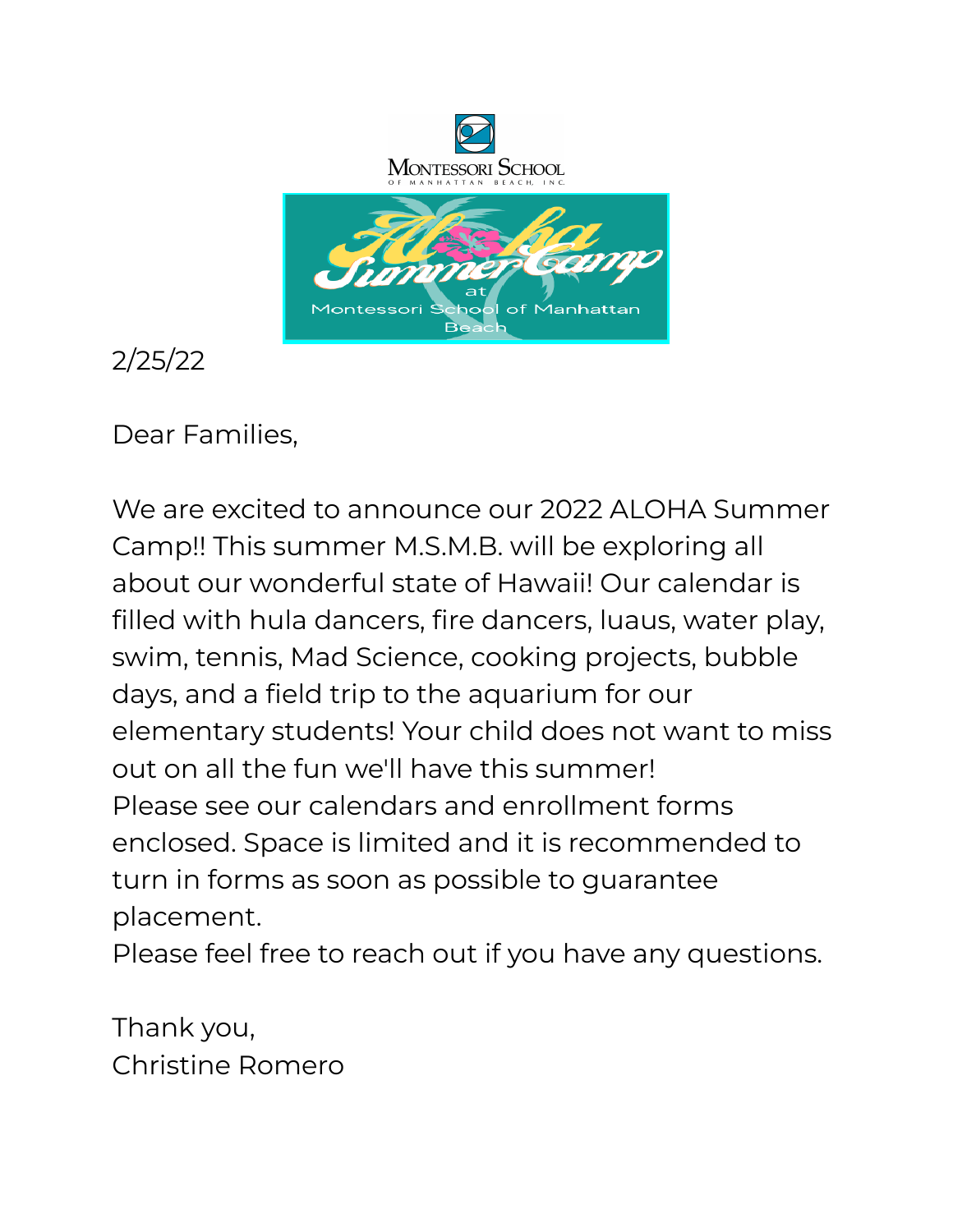|                                                               |                      |                          | <b>JULY 2022</b>             |                          |                               |
|---------------------------------------------------------------|----------------------|--------------------------|------------------------------|--------------------------|-------------------------------|
| Sunday                                                        | Monday               | Tuesday                  | Wednesday Thursday           |                          | Friday                        |
|                                                               |                      | Spirit                   | <b>Week</b>                  | <b>Spirit</b>            | $ {\sf Week} $                |
|                                                               | No<br>School         | Lei Day                  | 6<br>Sunglasses<br>Day       | Hat Day                  | Aloha Friday<br><b>Attire</b> |
| <b>Week</b><br><b>Theme</b><br>State of Hawaii<br>Hawaii Flag | Art<br>Project       | 1つ<br>Science<br>Project | 3<br>Dance<br>Show           | Cooking<br>Project       | Water<br>Play                 |
| <b>Week</b><br><b>Theme</b><br>Hawaii State<br>Fish           | 18<br>Art<br>Project | 19<br>Science<br>Project | $Mad^2O1$<br>Science<br>Show | 21<br>Cooking<br>Project | 22                            |
| <b>Week</b><br><b>Theme</b><br>Hawaii State<br>Flower         | 25<br>Art<br>Project | 26<br>Science<br>Project | 27<br><b>Bubble</b><br>Day   | 28<br>Cooking<br>Project | 29<br>Water<br>Play           |

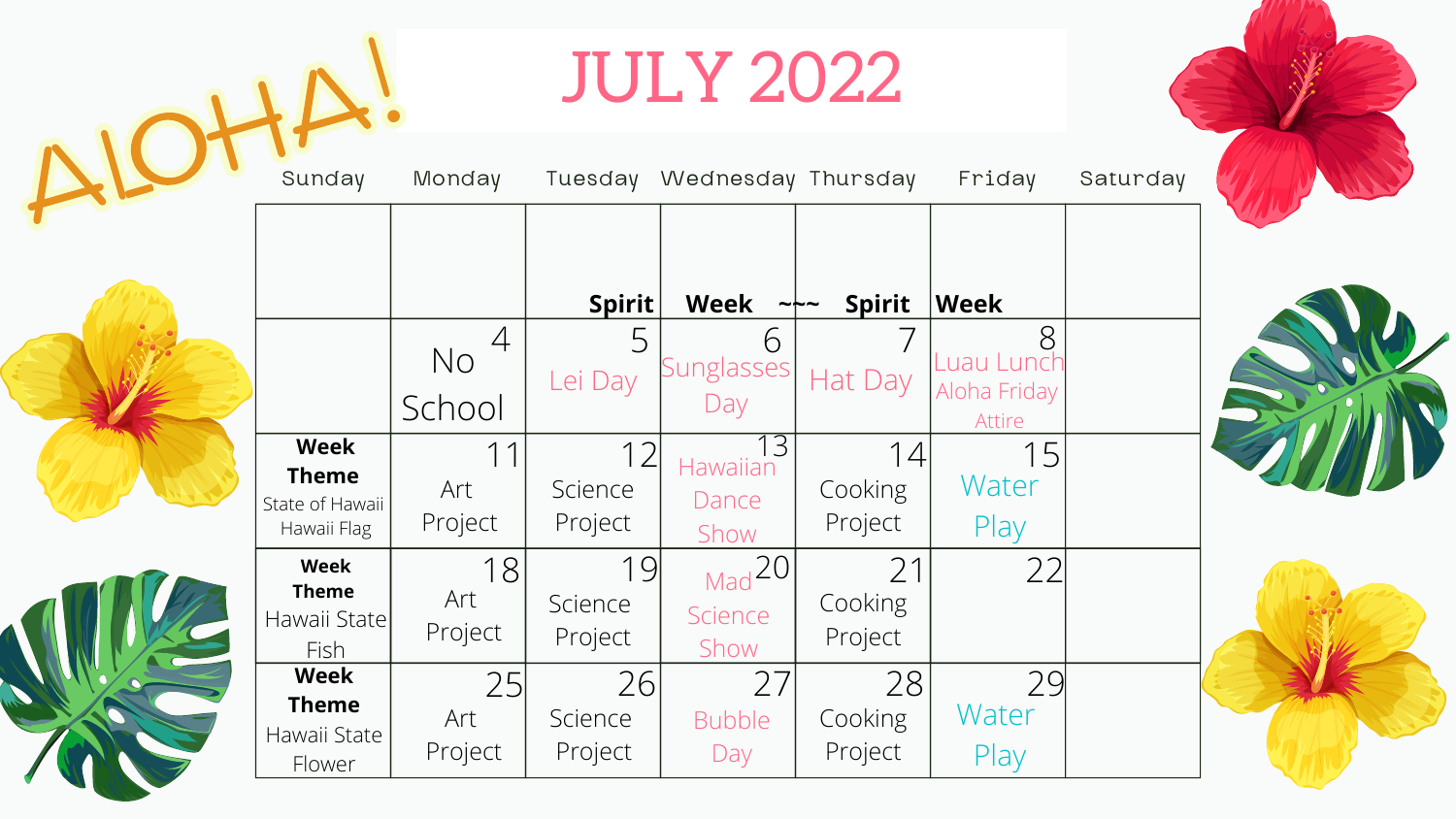|                                               |                              |                          | August 2022                 |                          |                                   |          |  |
|-----------------------------------------------|------------------------------|--------------------------|-----------------------------|--------------------------|-----------------------------------|----------|--|
| Sunday                                        | Monday                       | Tuesday                  | Wednesday Thursday          |                          | Friday                            | Saturday |  |
| <b>Week</b><br><b>Theme</b><br>Sea<br>Turtles | Art<br>Project               | Science<br>Project       | Aquarium<br>Show            | Cooking<br>Project       | uau Lun<br>Aloha Friday<br>Attire |          |  |
| <b>Week</b><br><b>Theme</b><br>Volcanos       | 8<br>Art<br>Project          | 9<br>Science<br>Project  | Fire $10$<br>Dancer<br>Show | Cooking<br>Project       | Water<br>Play                     |          |  |
| <b>Week</b><br><b>Theme</b><br>Coral<br>Reef  | Art <sup>15</sup><br>Project | 16<br>Science<br>Project | Mad17<br>Science<br>Show    | 18<br>Cooking<br>Project | 19                                |          |  |
| <b>Week</b><br><b>Theme</b><br>Pineapples     | Art<br>Project               | 23<br>Science<br>Project | 24<br><b>Bubble</b><br>Day  | 25<br>Cooking<br>Project | 26<br>Water<br>Play               |          |  |
|                                               |                              |                          |                             |                          |                                   |          |  |